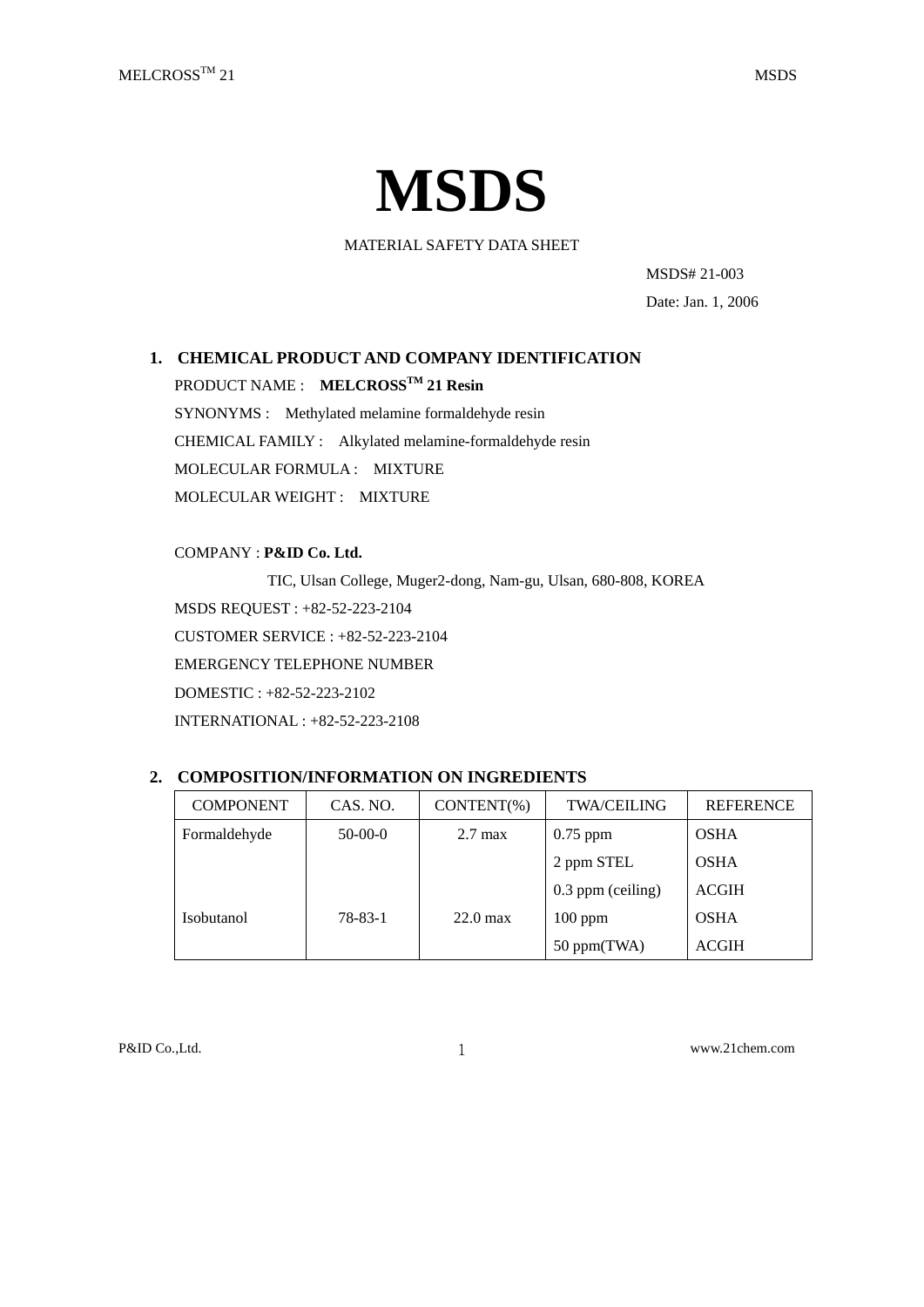## **3. HAZARDS IDENTIFICATION**

EMERGENCY OVERVIEW APPEARANCE AND ODOR : Viscous liquid, colorless, isobutanol odor STATEMENTS OF HAZARD : Caution! May Cause Eye Irritation CHRONIC HAZARD WARNING :

Potential cancer hazard – contains formaldehyde

Inhalation of formaldehyde vapor

Caused cancer in laboratory animal tests

Risk of cancer depends on duration and level of exposure.

## POTENTIAL HEALTH EFFECTS

EFFECTS OF OVEREXPOSURE :

| Item                              | Value          |  |
|-----------------------------------|----------------|--|
| acute oral (rat), $LD_{50}$       | $>2,000$ mg/kg |  |
| acute dermal (rabbit), $LD_{50}$  | $>1,800$ mg/kg |  |
| 4-hour inhalation (rat) $LC_{50}$ | $>7.3$ mg/L    |  |

Direct contact with this material may cause mild eye irritation.

Overexposure to vapors may cause respiratory tract irritation and central nervous system depression.

## **4. FIRST AID MEASURES**

Material is not expected to be harmful by ingestion. No specific first aid measures are required.

In case of skin contact, wash affected areas of skin with soap and water.

In case of eye contact, immediately irrigate with plenty of water for 15 minutes.

If vapor or dust of this material is inhaled, remove from exposure. Administer oxygen of there is difficulty in breathing. Obtain medical attention immediately if necessary.

## **5. FIRE FIGHTING MEASURES**

FLAMMABLE PROPERTIES

FLASH POINT : 46℃

METHOD : Setaflash Closed Cup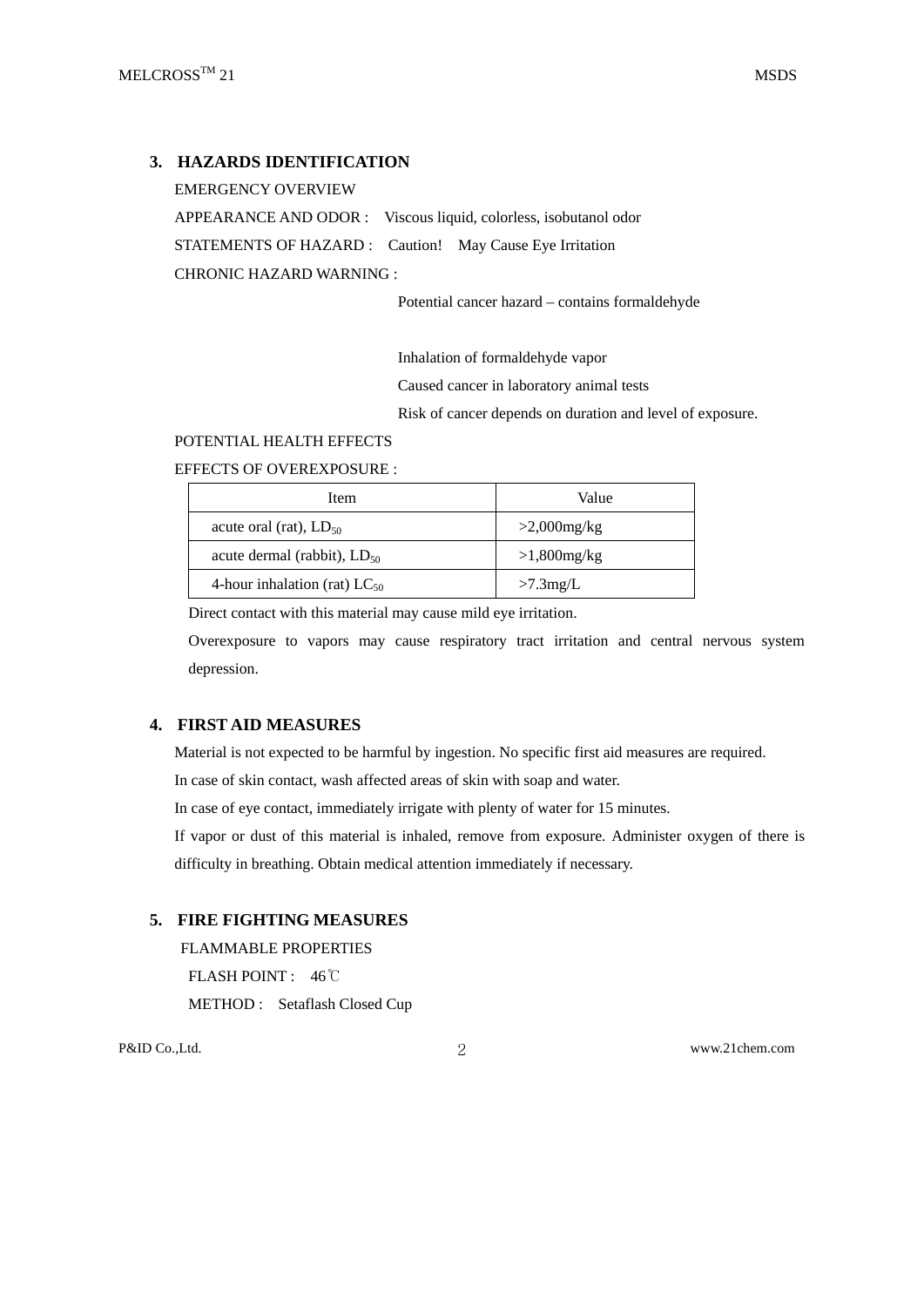FLAMMABLE LIMITS(% BY VOL) : Lower: 1.2 Upper:10.9(for isobutanol) AUTOIGNITION TEMP: 316℃ DECOMPOSITION TEMP: Not available

## EXTINGUSHING MEDIA AND FIRE FIGHTING INSTRUCTIONS

Use water spray, carbon dioxide or dry chemical to extinguish fires. Use water to keep containers cool. Wear self-contained, positive pressure breathing apparatus.

## **6. ACCIDENTAL RELEASE MEASURES**

#### STEPS TO BE TAKEN IN CASE MATERIAL IS RELEASED OR SPILLED

Where exposure level is not known, wear NIOSH approved, positive pressure, self-contained respirator. Where exposure level is known, wear NIOSH approved, respirator suitable for level of

exposure. In addition to the protective clothing/equipment in Section 8 (Exposure Controls/Personal Protection), wear impervious boots. Cover spills with some inert absorbent material; sweep up and place in a waste disposal container. Flush area with water.

## **7. HANDLING AND STORAGE**

#### Handling

Keep away from heat and flame. Avoid contact with eyes, skin and clothing. Wash thoroughly after handling.

Storage

Areas containing this material should have fire safe practices and electric equipment in accordance with applicable regulations and/or guidelines. Standards are primarily based on the material's flashpoint, but mat also take into account properties such as miscibility with water or toxicity.

Storage temperature : room temperature

Reason : Integrity

#### **8. EXPOSURE CONTROLS/PERSONAL PROTECTION**

#### ENGINEERING CONTROLS AND PERSONAL PROTECTIVE EQUIPMENT (PPE)

P&ID Co.,Ltd. 3<br>3 Engineering controls are not usually necessary if good hygiene practices are followed. Before eating, drinking, or smoking, wash face and hands thoroughly with soap and water. Avoid unnecessary skin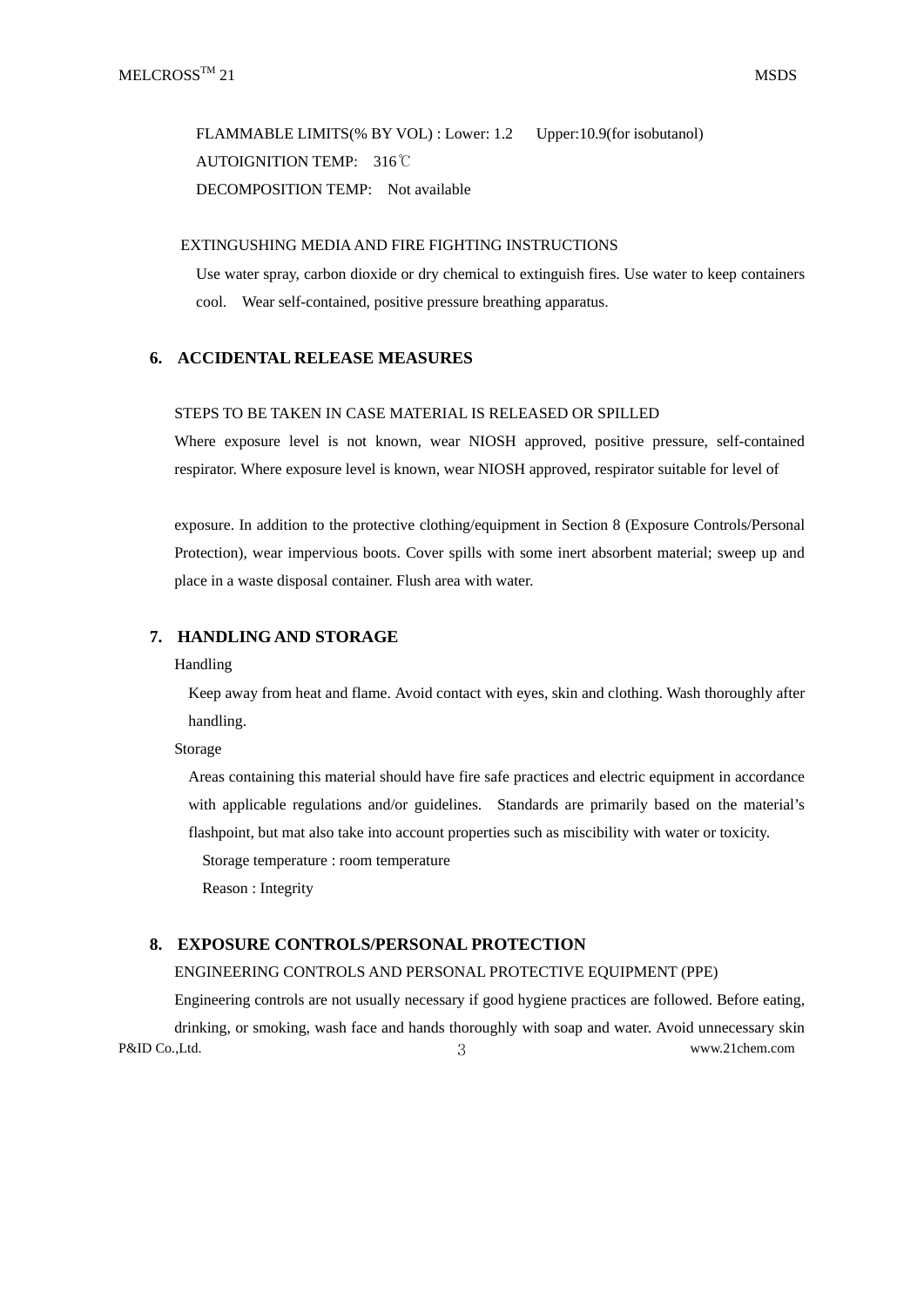contact. Impervious gloves and apron are recommended to prevent skin contact. For operations where eye or face contact can occur, wear eye protection such as chemical splash-proof goggles or face shield. Where exposures are below the Permissible Exposure Limit(PEL), no respiratory protection is required. Where exposures exceed the PEL, use respirator approved by NIOSH for the material and level of exposure.

It is recommended that a shower be taken after completion of workshift especially if significant contact has occurred. Work clothing should then be laundered prior to reuse. Street clothing should be stored separately from work clothing and protective equipment. Work clothing and shoes should not be taken home.

#### **9. PHYSICAL AND CHEMICAL PROPERTIES**

APPEARANCE AND ODOR : Viscous liquid, colorless, isobutanol odor. BOILING POINT : 108℃(for isobutanol) MELTING POINT : Not applicable VAPOR PRESSURE : 10mmHg/30℃(for isobutanol) SPECIFIC GRAVITY :  $1.15 \sim 1.2$ g/cm<sup>3</sup> VAPOR DENSITY : Not available %VOLATILE(BY WT) : 20

pH : Not applicable SATURATION IN AIR(%BY VOL) : Not available EVAPORATION RATE : Not available SOLUBILITY IN WATER : Complete VOLATILE ORGANIC CONTENT : Not available

#### **10. STABILITY AND REACTIVITY**

STABILITY : Stable CONDITIONS TO AVOID : None known POLYMERIZATION : Will Not Occur CONDITIONS TO AVOID : None known INCOMPATIBLE MATERIALS : No specific incompatibility HAZARDOUS DECOMPOSITION PRODUCTS : oxides of carbon; oxides of nitrogen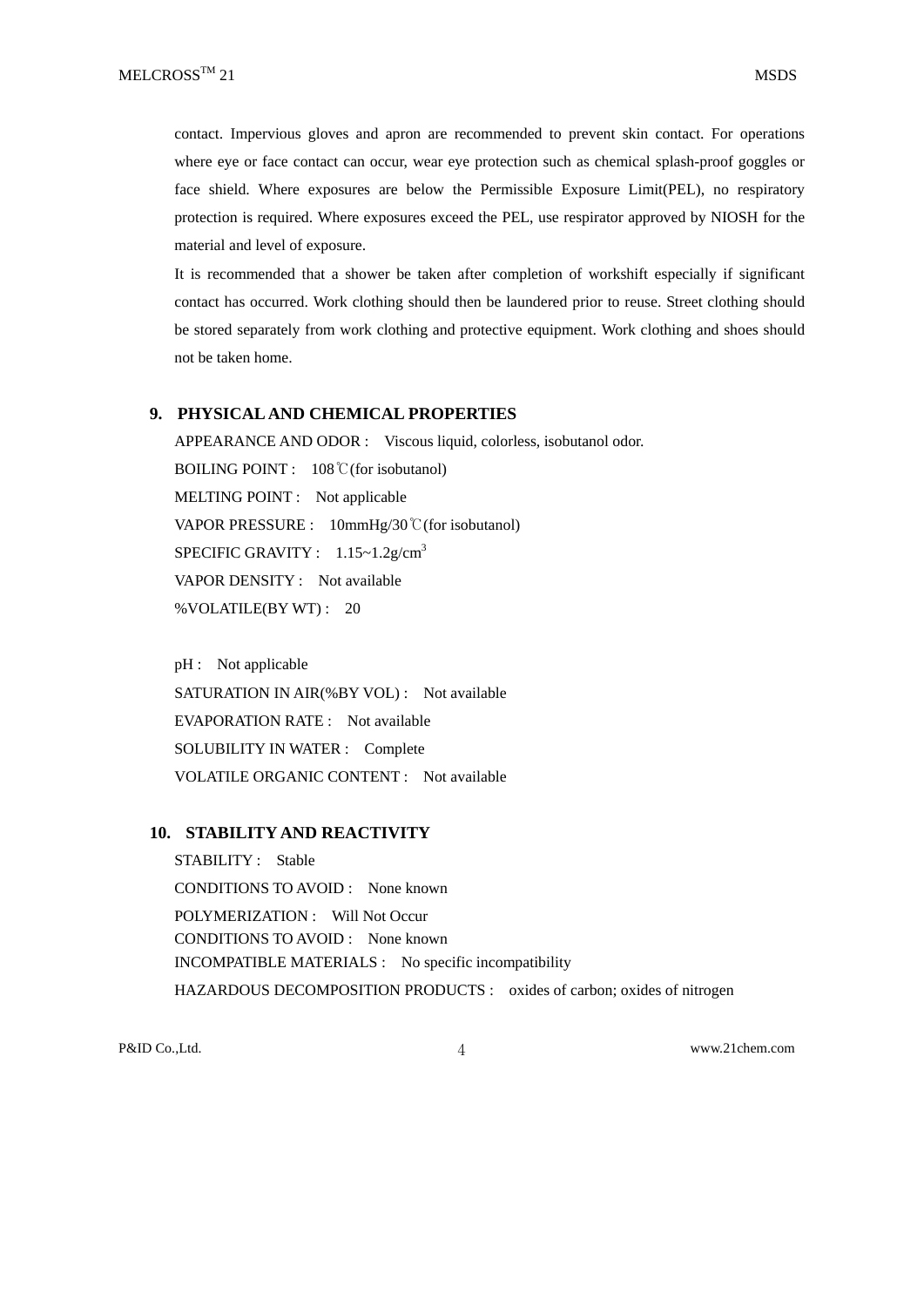#### **11. TOXICOLOGICAL INFORMATION**

Toxicological information for the product is found under Section 3.HAZARDS IDENTIFICATION. Toxicological information on the OSHA regulated components of this product is as follows:

Formaldehyde has oral(rat) and dermal(rabbit) LD50 values of 100mg/kg and 270 mg/kg, respectively. The LC50 following a 4-hour inhalation exposure to rats is 250-478 ppm. Irritation of the nose and throat has been observed in people exposed to formaldehyde vapor levels in excess of 1 ppm. Normal breathing may be seriously impaired at levels above 10 ppm and serious lung damage can occur at levels exceeding 50 ppm. Formaldehyde has been reported to cause pulmonary hypersensitivity in some individuals who were exposed to concentrations known to cause irritation: however, no pulmonary sensitization has been demonstrated in laboratory animal studies. Formaldehyde solutions can cause severe eye and moderate skin irritation. Repeated skin exposure to solutions of 2% or more formaldehyde has caused allergic skin reactions. Formaldehyde was found to be weakly mutagenic in a number of in vitro genotoxicity tests and positive in certain in vivo screening tests for mutagenicity. Formaldehyde did not cause birth defects in rats inhaling concentrations up to 10 ppm. However, a study using higher levels did show a slight but statistically significant reduction in male fetal body weight. Lifetime inhalation of formaldehyde vapor at concentrations above 5 ppm for 6 hours per day, caused nasal tumors in laboratory animals. Epidemiology studies have failed to link cancer in humans with occupational exposure to formaldehyde. Inhalation caused liver and kidney damage in laboratory animal tests.

Isobutanol has acute oral(rat) and dermal(rabbit) LD50 values of 2.46g/kg and 3.4g/kg, respectively. The LC50(rat) following a 4-hour inhalation exposure is >8000 ppm(24.24mg/L). Acute overexposure to isobutanol vapor can cause irritation to the eyes(severe), skin(moderate), and

mucous membranes, as well as, central nervous system depression. Direct contact with isobutanol may cause severe eye and mild to moderate skin irritation.

#### **12. ECOLOGICAL INFORMATION**

Harmful to aquatic organisms, may cause long-term adverse effects in the aquatic environment. The ecological assessment for this material is based on an evaluation of its components.

P&ID Co.,Ltd.  $\overline{5}$  www.21chem.com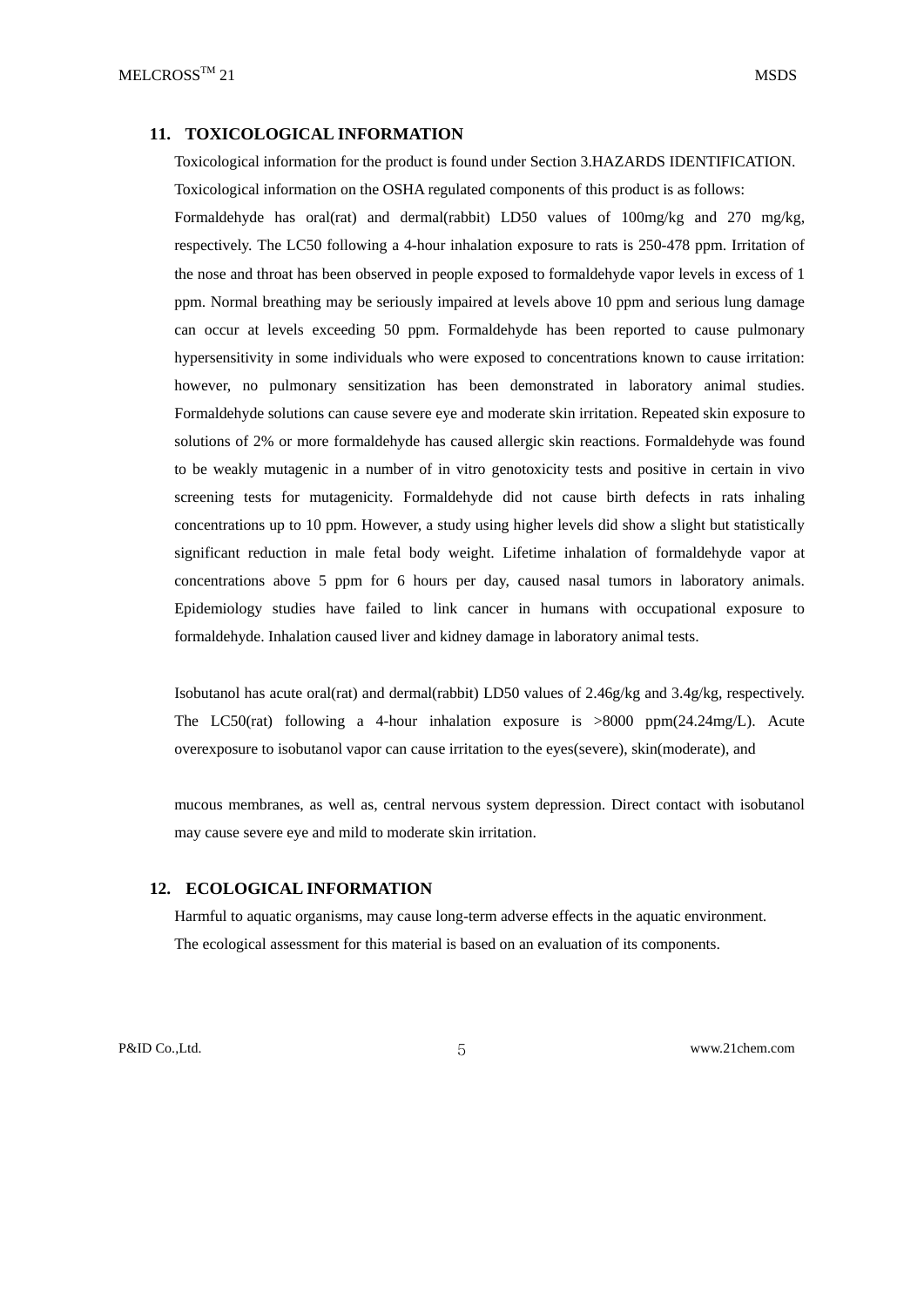## **13. DISPOSAL CONSIDERATIONS**

The information on waste classification and disposal methodology provided below applies only to the P&ID product, as supplied. If the material has been altered or contaminated, or it has exceeded its recommended shelf life, the guidance may be inapplicable. To determine lgnitability, see Section 5 of this MSDS (flash point). For Corrosivity, see Sections 9 and 14 (pH and DOT corrosivity). For Reactivity, see Section 10 (incompatible materials). For Toxicity, see Section 2 (composition). P&ID encourages the recycle recovery and reuse of materials, where permitted, as an alternate to disposal as a waste. P&ID has provided the foregoing for information only; the person generating the waste is responsible for determining the waste classification and disposal method.

# **14. TRANSPORT INFORMATION**

This section provides basic shipping classification information. Refer to appropriate transportation regulations for specific requirements.

D.O.T. SHIPPING INFORMATION SHIPPING NAME : ENVIRONMENTALLY HAZARDOUS SUBSTANCE, LIQUID, N.O.S HAZARD CLASS/PACKING GROUP : 3 / III UN NUMBER : UN1866 D.O.T HAZARDOUS SUBSTANCES : (PRODUCT REPORTABLE QUANTITY) Formaldehyde(3704 Ibs.) Isobutanol(28902 lbs.) TRANSPORT LABEL REQUIRED : Flammable Liquid

ICAO/IATA SHIPPING NAME : Resin solution HAZARD CLASS : 3 SUBSIDIARY CLASS : NOT Applicable UN/ID NUMBER : 1866 PACKING GROUP : III

P&ID Co.,Ltd. 6 1992 10 12 12 12 13 13 14 15 16 17 17 18: 10 12 12 13 13 14: 10 12 12 13 13 14: 10 12 13 14: 10 TRANSPORT LABLE REQUIRED : Flammable Liquid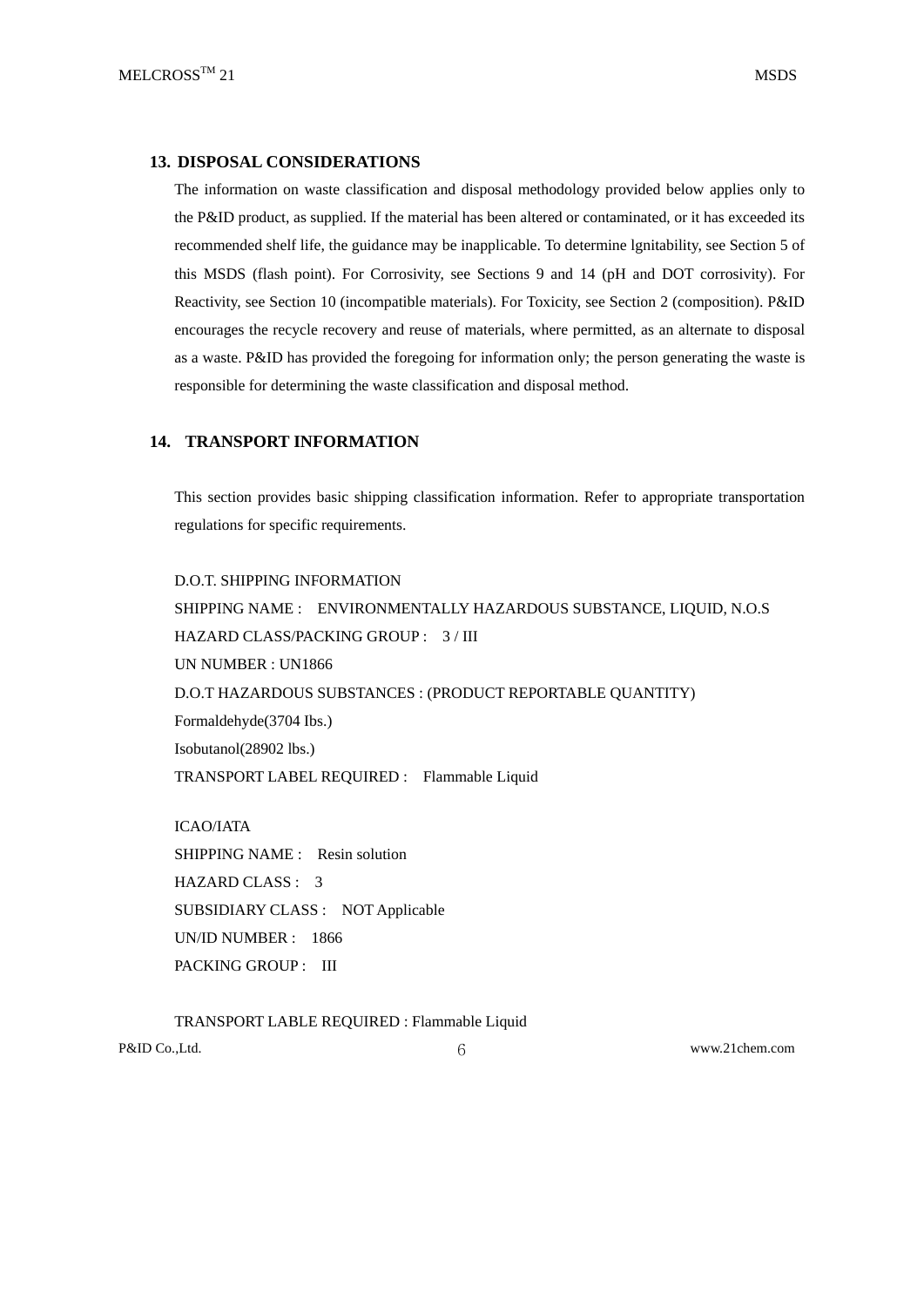PACKING INSTR/ MAX NET QTY : PASSENGER Aircraft: 309; 60L CARGO Aircraft: 310; 220L

ADDITIONAL TRANSPORT INFORMATION

TECHNICAL NAME (N.O.S.) : (Contains formaldehyde)

COMMENTS : DOT – Not regulated if less than Reportable Quantity (RQ) per package.

## **15. REGULATORY INFORMATION**

## INVENTORY INFORMATION

USA :

All components of this product are included on the TSCA Inventory in compliance with the Toxic Substances Control Act, 15 U. S. C. 2601 et. Seq.

EU :

The following components of this product are included in the European Inventory of Existing Chemical Substances(EINECS) or are polymers of which the components of which are in EINECS, in compliance with Council Directive 67/548/EEC and its amendments.

#### CHINA :

All components of this product are included on the Chinese inventory or are not required to be listed on the Chinese inventory.

#### JAPAN :

All components of this product are included on the Japan(ENCS) inventory or are not required to be listed on the Chinese inventory.

# KOREA :

All components of this product are included on the Korea(ECL) inventory or are not required to be listed on the Chinese inventory.

### **16. OTHER INFORMATION**

#### NFPA Rating:

Health : 3- Materials that, under emergency conditions, can cause serious or permanent injury.

Fire : 2- Materials that must be moderately heated or exposed to relatively high ambient temperatures before ignition can occur.